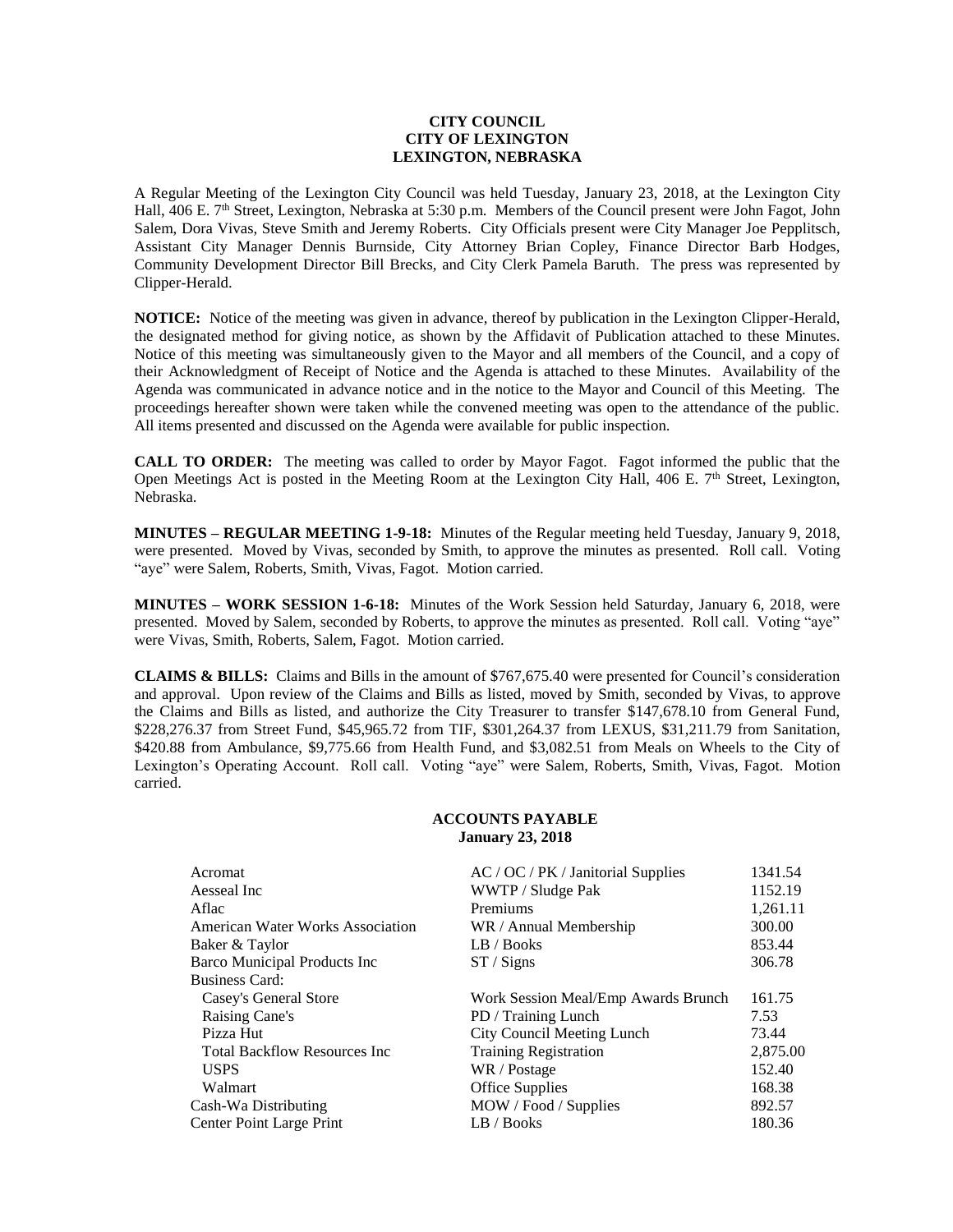| Central Hydraulics                                         | ST / Snowplow Parts                                                | 187.62     |
|------------------------------------------------------------|--------------------------------------------------------------------|------------|
| Central Plains Library System                              | LB / Summer Reading Program Workshop                               | 10.00      |
| Chesterman Co                                              | PK / Field House Beverages                                         | 183.60     |
| <b>Community Development Agency</b>                        | Lexington Dev Group I & II / Property Tax 45,965.72                |            |
| Core & Main                                                | EL / WR / Meters / Couplers / Batteries                            | 9,193.21   |
| Davis Energy Inc                                           | Ambulance / PD / ST / Fuel                                         | 7,051.65   |
| Demco Inc                                                  | LB / Laminate                                                      | 517.81     |
| Diamond Vogel Paint Center                                 | ST / Paint                                                         | 682.86     |
| Dugan Printing                                             | EL / AP Checks                                                     | 355.72     |
| Dutton-Lainson Co                                          | EL / Street Light Replacement Parts                                | 1,444.50   |
| <b>Eakes Office Solutions</b>                              | LB / Office Supplies                                               | 17.42      |
| Eilers Machine & Welding Inc                               | WWTP / Aluminum Angles                                             | 166.59     |
| Electrical Engineering & Equipment                         | PK / Bulbs                                                         | 175.22     |
| <b>Energy Pioneer Solutions</b>                            | <b>EPS</b> Payments                                                | 1,463.46   |
| Envisionware Inc                                           | LB / Yearly Maintenance / Warranty                                 | 1,022.43   |
| Fagot Refrigeration & Electric Inc                         | ST / WR / Heater Repair / Well Repair                              | 604.81     |
| Fastenal                                                   | WWTP / Maintenance Tools / Hardware                                | 51.72      |
| Fyr-Tek                                                    | FD / Spray Valve Repair                                            | 669.32     |
| Gale/Cengage                                               | LB / Books                                                         | 173.78     |
| <b>Health Claims Fund</b>                                  | Claims                                                             | 8,329.82   |
| <b>Hiland Dairy</b>                                        | <b>MOW</b> / Dairy Products                                        | 235.88     |
| Holbein, Dahlas                                            | Vehicle Maintenance                                                | 1,500.00   |
| <b>IGS</b> Solar                                           | EL / Power Purchase                                                | 14,634.23  |
| Intellicom                                                 | EL/ST/Email/Phone/Radio Rep/Server Space                           | 5,872.06   |
| ISG & Associates Adam                                      | <b>St Viaduct MSE Wall</b>                                         | 185,600.00 |
| J & N Sales                                                | WWTP / Tanker Hitch                                                | 471.70     |
| Johnson Service Co                                         | SW / Clean Sewer Main                                              | 5,969.30   |
| Kaiser, Jeremy                                             | EL / Rebate                                                        | 1,300.00   |
| Lexington City Payroll Account:                            |                                                                    |            |
| Payroll                                                    | Wages                                                              | 136,252.05 |
|                                                            |                                                                    |            |
| Social Security                                            | Employer Portion / FICA Med                                        | 10,132.13  |
| Union Bank & Trust                                         | Employer Portion / Pension                                         | 4,403.51   |
| Union Bank & Trust                                         | Police Pension                                                     | 2,689.76   |
| <b>ICMA</b>                                                | <b>City Manager Pension</b>                                        | 876.35     |
| <b>Lexington Newspapers</b>                                | Publications                                                       | 451.92     |
| Lexus                                                      | Utilities                                                          | 41,801.45  |
| Martin Electric Co                                         | FD / Light Repair                                                  | 88.91      |
| McCall's Quilting Magazine                                 | LB / Periodical                                                    | 21.98      |
| Mead Lumber                                                | Cemetery/PK/Hardware/Paint/Plywood                                 | 252.65     |
| MicroMarketing                                             | LB / Books                                                         | 764.40     |
| NE Law Enforcement Training Center                         | PD / Testing                                                       | 30.00      |
| Nebraska Public Power District                             | O & M                                                              | 110,611.21 |
| Nebraskaland Tire                                          | ST / Starter / Maintenance                                         | 377.64     |
| OCLC Inc                                                   | LB / Subscription                                                  | 136.44     |
| O'Hara Lindsay and Associates Inc                          | Monthly Lobbying Services / Registration                           | 1,200.00   |
| <b>Oliver Consulting</b>                                   | LB / Software / Connection Repair                                  | 450.00     |
| <b>Olsson Associates</b>                                   | SW 1st Addition / Professional Fees                                | 2,690.69   |
| Orthman Community YMCA                                     | Memberships                                                        | 967.00     |
| Paulsen Inc                                                | WR / Gutter Repair                                                 | 841.85     |
|                                                            | GGC / Electric Door Installation                                   | 4,400.00   |
| Platte Valley Glass & Trailers<br><b>RDO Truck Centers</b> |                                                                    | 2,324.99   |
| S W Auto Parts                                             | ST / Truck Repairs                                                 | 36.38      |
| Service Master                                             | WR / WWTP / Air Chuck / Belt / Gauge<br><b>Janitorial Services</b> | 5,093.75   |
|                                                            | Cable Service                                                      | 23.56      |
| Spectrum<br>Subway                                         | Civil Service Meeting Meal                                         | 34.80      |
| <b>Statewide Collections LLC</b>                           | <b>Collection Fees</b>                                             | 89.88      |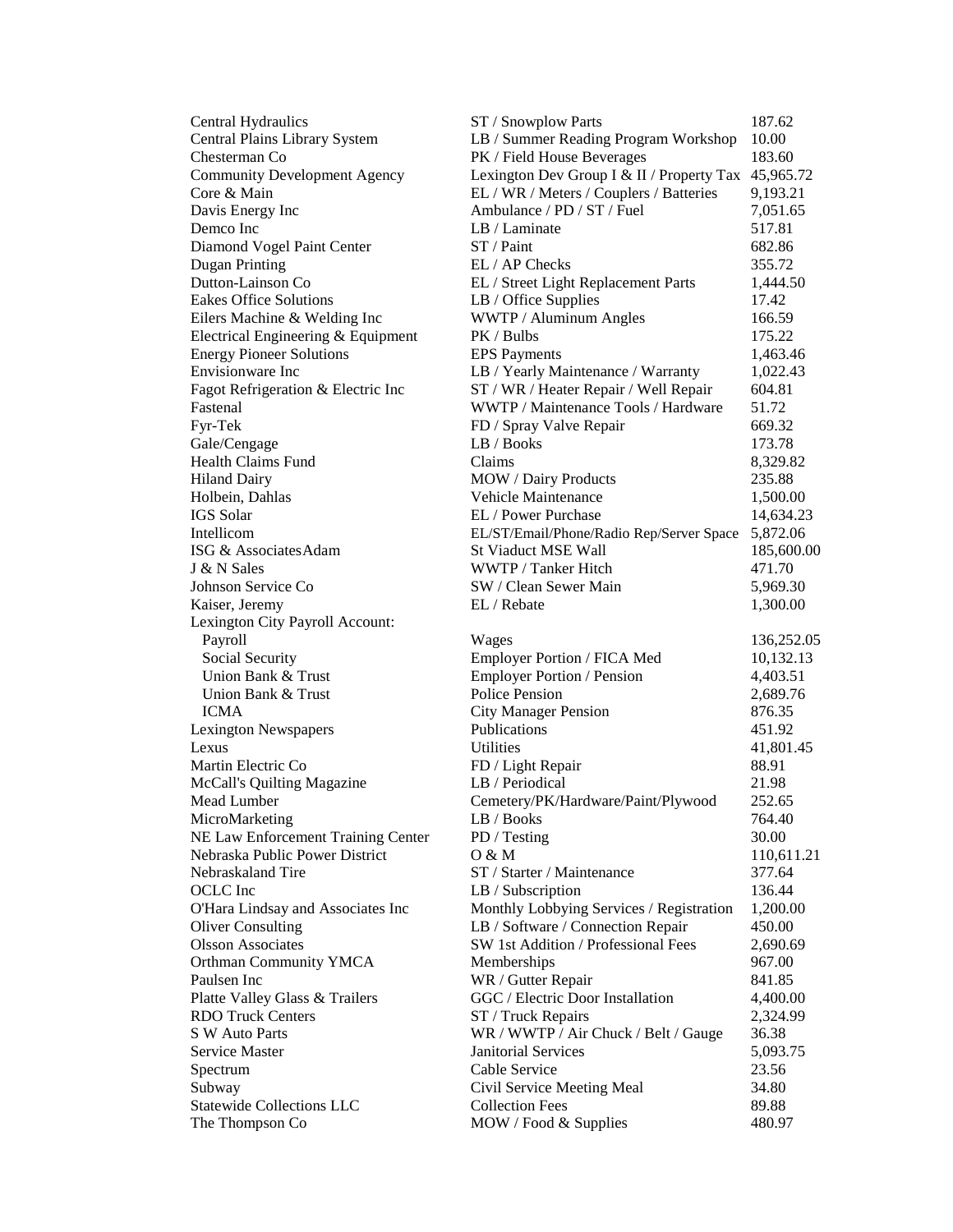| TO Haas Tire & Auto                                   | PD / WR / Tire Repair                             | 39.48     |
|-------------------------------------------------------|---------------------------------------------------|-----------|
| Todd Wilson, P.C.                                     | <b>Professional Fees</b>                          | 1,200.00  |
| <b>U-Save Business Equipment</b>                      | AC/EL/LB/PK/ST/Office Supplies                    | 1,989.15  |
| <b>USA BlueBook</b>                                   | WWTP / Clarifiers                                 | 242.87    |
| Walmart                                               | $LB$ / PD / Office Supplies                       | 71.37     |
| Baker & Taylor                                        | LB / Books                                        | 170.82    |
| Bennett, Susan                                        | GGC / Meeting Mileage / Meal                      | 106.73    |
| <b>Bob's True Value</b>                               | OC/Tools                                          | 25.96     |
| Cash-Wa Distributing                                  | OC / Janitorial Supplies                          | 308.60    |
| Dan's Sanitation                                      | <b>Sanitation Fees</b>                            | 31,211.79 |
| <b>Eakes Office Solutions</b>                         | LB / Office Supplies                              | 24.98     |
| Electrical Engineering & Equipment                    | SW 2nd Add/Field House Parking/Conduit            | 4,748.68  |
| Gale/Cengage Learning                                 | LB / Books                                        | 20.99     |
| Great Western Bank-City Petty Cash                    | City Hall/PD/Postage/Veh Reg Fee/Lunch            | 65.13     |
| Lerner Publishing                                     | LB / Books                                        | 13.49     |
| Lexington, City of                                    | <b>Franchise Fees</b>                             | 89,673.95 |
| Lien Inc                                              | OC/PK/Landscaping/Winterizing Sprinklers 2,368.38 |           |
| Micromarketing                                        | LB / Books                                        | 971.81    |
| Miller & Associates                                   | E Viaduct / Professional Fees                     | 608.29    |
| <b>Morris</b> Press                                   | GGC / Newsletter                                  | 309.33    |
| Nebraska Public Health Environmental Lab WR / Testing |                                                   | 195.00    |
| Omaha World Herald                                    | LB / Publication                                  | 311.48    |
| Oriental Trading Co                                   | LB / Promo Supplies                               | 57.74     |
| <b>SCALES</b>                                         | PD / Annual Membership                            | 1,000.00  |
| <b>TASC</b>                                           | <b>Administration Fees</b>                        | 184.73    |
| The North Platte Telegraph                            | LB / Publication                                  | 182.00    |
| Tri-City Tribune                                      | City Hall / Publication                           | 31.50     |
| Verizon Cell                                          | <b>Phone Service</b>                              | 350.44    |
| Village Uniform                                       | GGC / Janitorial Supplies                         | 55.84     |
| Walmart                                               | LB / PK /Office/Promo/Janitorial Supplies         | 33.68     |
|                                                       |                                                   |           |

TOTAL CLAIMS:  $767,675.40$ 

**FINANCIAL REPORT:** Moved by Roberts, seconded by Salem, to accept the financial report for December 2017 as presented. Roll call. Voting "aye" were Vivas, Smith, Salem, Roberts, Fagot. Motion carried.

**REZONING REQUEST:** Mayor Fagot opened a public hearing to consider an application to rezone property located at 704 West 9<sup>th</sup> from C-3 Commercial to R-1 Single Family Residential. Pepplitsch reviewed the zoning request for the city owned parcel of land, and indicated that the Planning Commission recommended approval of the application. There being no other comments, the public hearing was closed. Ordinance No. 2402 entitled "AN ORDINANCE TO REZONE THE EAST 65' OF THE WEST 165' OF THE NORTH 140' OF BLOCK 8, MACCOLL'S ADDITION TO THE CITY OF LEXINGTON, DAWSON COUNTY, NEBRASKA FROM C-3 COMMERCIAL TO R-1 SINGLE FAMILY RESIDENTIAL; TO REPEAL ALL ORDINANCES OR SECTIONS OF ORDINANCES IN CONFLICT HEREWITH; TO PROVIDE FOR AN EFFECTIVE DATE AND FOR PUBLICATION IN PAMPHLET FORM" was presented. Moved by Vivas, seconded by Smith, to suspend the rules regarding the reading of an ordinance on three separate occasions. Roll call. Voting "aye" were Salem, Roberts, Smith, Vivas, Fagot. Motion carried.

Ordinance No. 2402 was presented on final reading. Moved by Vivas, seconded by Salem, to approve Ordinance No. 2402 on final reading. Roll call. Voting "aye" were Smith, Roberts, Salem, Vivas, Fagot. Motion carried.

**WORK SESSION:** Moved by Roberts, seconded by Vivas, to schedule a council work session on Saturday, February 24, 2018, at 8:00 a.m. Roll call. Voting "aye" were Smith, Salem, Vivas, Roberts, Fagot. Motion carried.